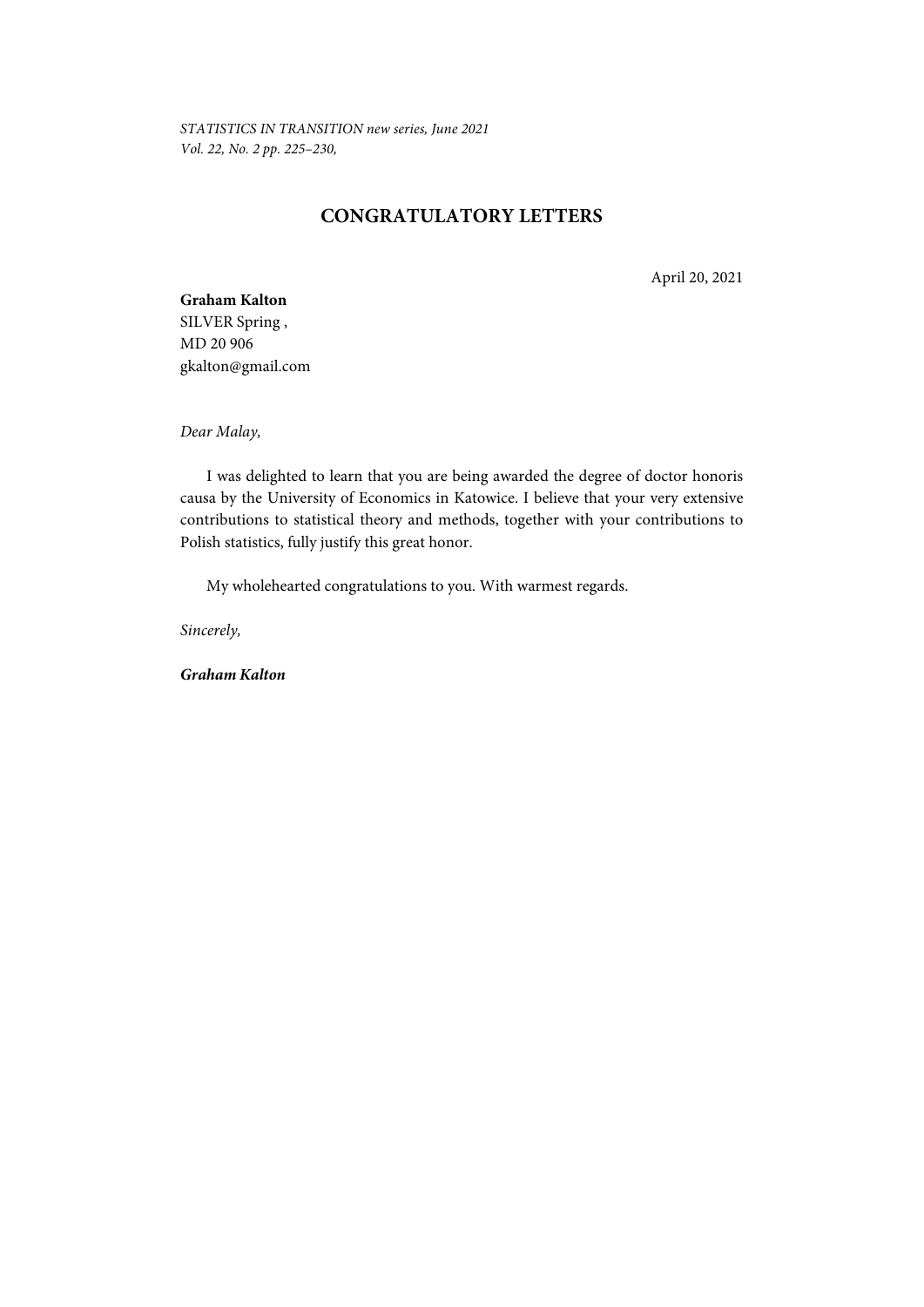Ystad, Sweden, 2021-04-23

Carl-Erik Särndal Professor Emeritus,

Professor Malay Ghosh,

Dear professor Ghosh,

My heartfelt congratulations to you, at the occasion of the honor bestowed on you by the University of Economics in Katowice. *With warm regards,* 

*Carl-Erik Särndal Statistics Sweden*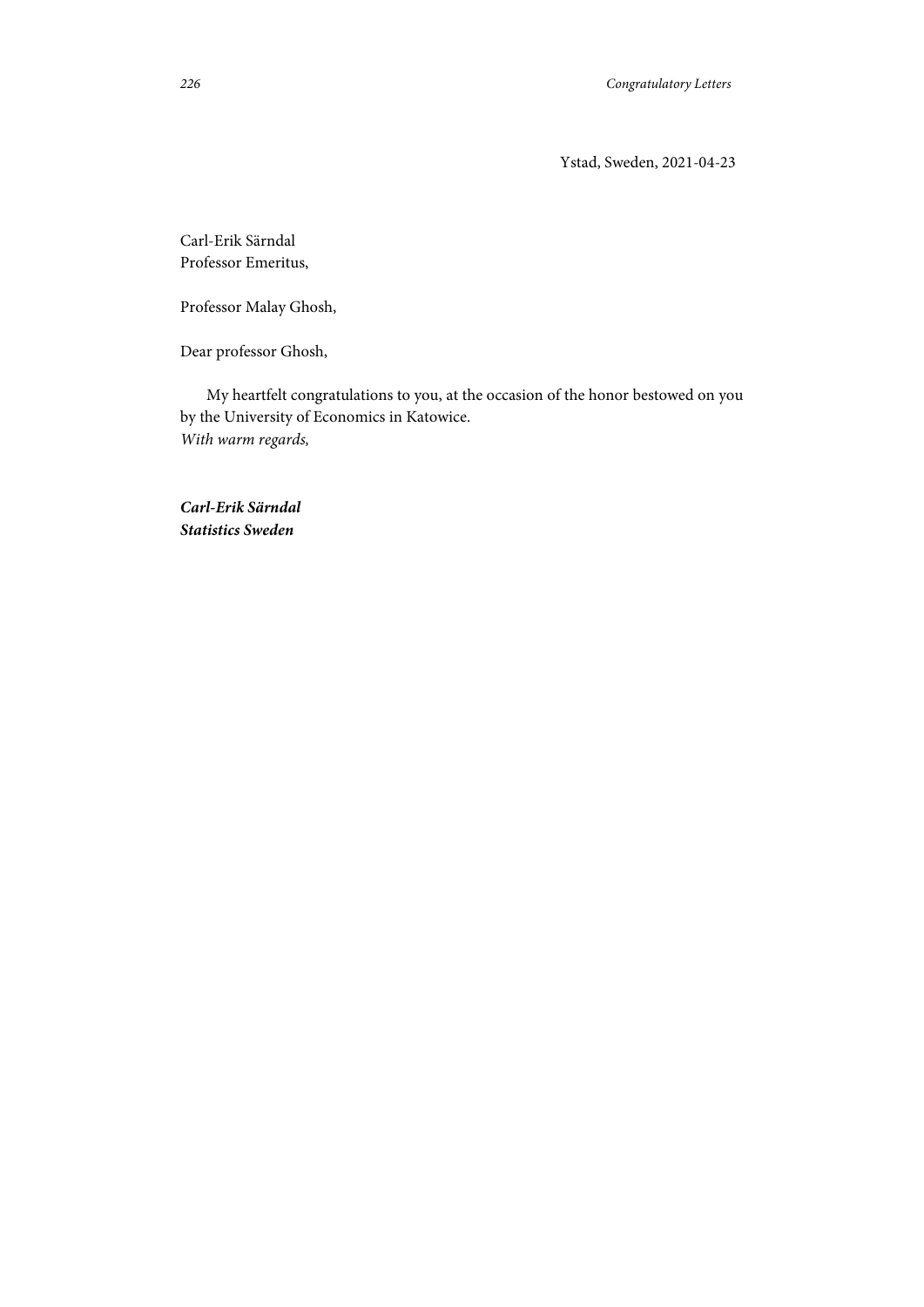

*Professor Malay Ghosh Department of Statistics University of Florida* 

#### *Dear Professor Ghosh,*

*Please accept our sincerest congratulation on the occasion of your being awarded the title of Doctor Honoris Causa from University of Economics in Katowice. Yours accomplishments in the field of sequential analysis, Bayesian statistics and small-area estimation have made a significance contribution to the development of statistics.* 

*Although your participation in the growth of the Polish statistical thought has already been awarded in the form of the Jerzy Spława - Neyman Medal during the Congress of Polish Statistics in 2012, it still merit our warmest gratitude.* 

*We wish you every success in your professional activities which, we believe, will result in many memorable achievements. May you enjoy happiness and contentment in your personal life.* 

*Yours very sincerely Professor Czesław Domański*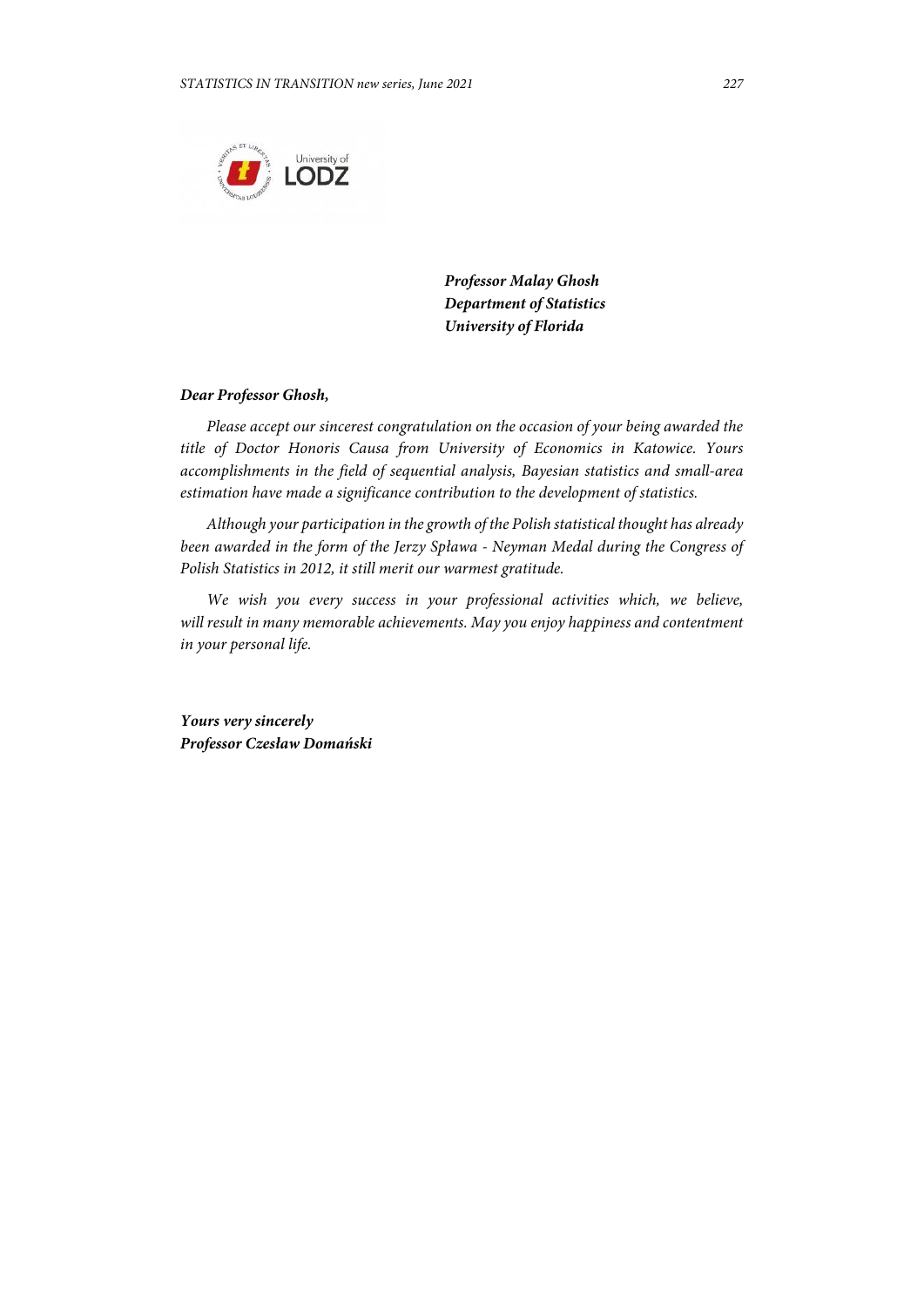prof. Malay Ghosh, PhD Distinguished Professor University of Florida

### *Dear Professor Malay Ghosh,*

I am deeply honoured to congratulate you on behalf of the Senate of the Poznań University of Economics and Business and the whole academic community for the highest academic degree, the title of doctor honoris causa which you were awarded by the **University of Economics in Katowice**.

Let me express my greatest respect for you as the most prominent scientist in the field of statistical theory, small area estimation, and its applications in, inter alia, economics and social sciences, eminent mentor and teacher, and a very caring and insightful man.

We all appreciate your contributions to highlighting and solving important theoretical and practical research problems. Thank you for the opportunity to learn from your scientific achievements, for the knowledge provided and for openness to the problems of science, people and the world. Thank you for your friendship and kindness.

Wishing you happiness in your private life and hoping you will continue to make further contributions to statistical knowledge

*I remain yours sincerely,* 

*prof. dr hab. Elżbieta Gołata Vice-Rector for Research and International Relations*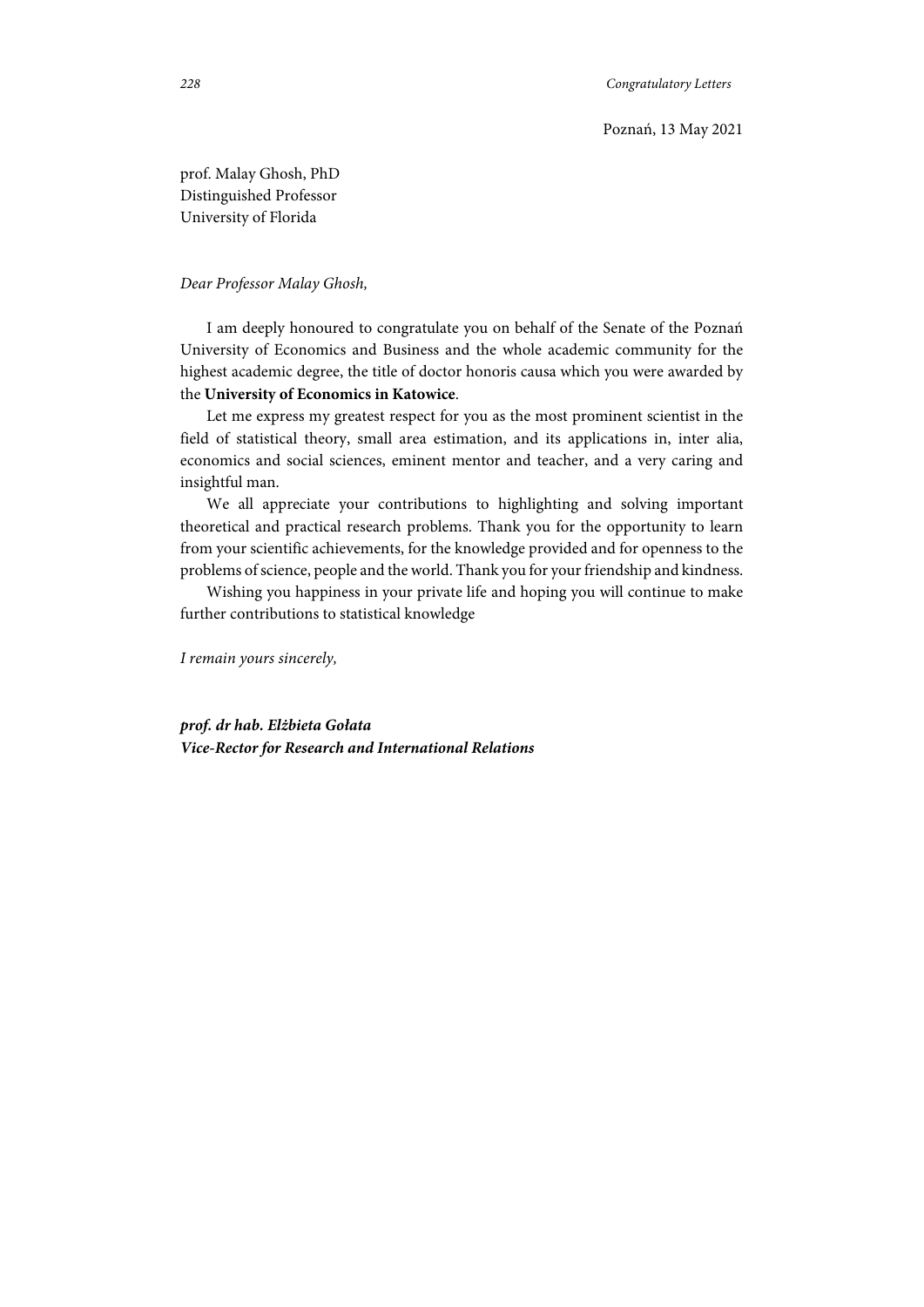

REGIONALNA<br>IZBA GOSPODARCZA<br>W KATOWICACH

Katowice, May 5, 2021 RIG/2/05/2021/KO

## **Mr. Professor Malay Ghosh Malay Ghosh**

#### *Dear Mr. Professor,*

On behalf of the representatives of the Chamber of Commerce and Industry in Katowice and my own, I would like to congratulate you receiving the honorable title of Doctor Honoris Causa of the University of Economics in Katowice.

The dignity of Doctor Honoris Causa, awarded by the University of Economics in Katowice, is a unique and extremely important distinction, including emphasizing the rich scientific achievements of the Professor and recognition of the authority that was born out of real merits, from knowledge and values brought to the world of science, and thus also to the space of public life.

The Professor's huge knowledge and experience, which is a consequence of many years of work and scientific activity, contributed to the creation of interesting publications and many valuable achievements in the field of the theory of statistics and its applications, both in economic sciences and social, which inspires our admiration and respect.

We wish that the honorable title of Doctor Honoris Causa of the University of Economics in Katowice will be for you not only a token of appreciation, but also that it will be a great tribute to your years of work and great achievements, that in the future it will forge the next steps of cooperation with the University which result with a many interesting projects, bringing contentment and satisfaction.

We also sincerely congratulate the University of Economics in Katowice that such a wonderful and prominent scientist has become the Ambassador of University in the world, expressing the conviction that the results of joint activities will certainly contribute to further multidimensional development.

*With kind regards,* 

*Tomasz Zjawiony President of the Chamber of Commerce and Industry in Katowice*